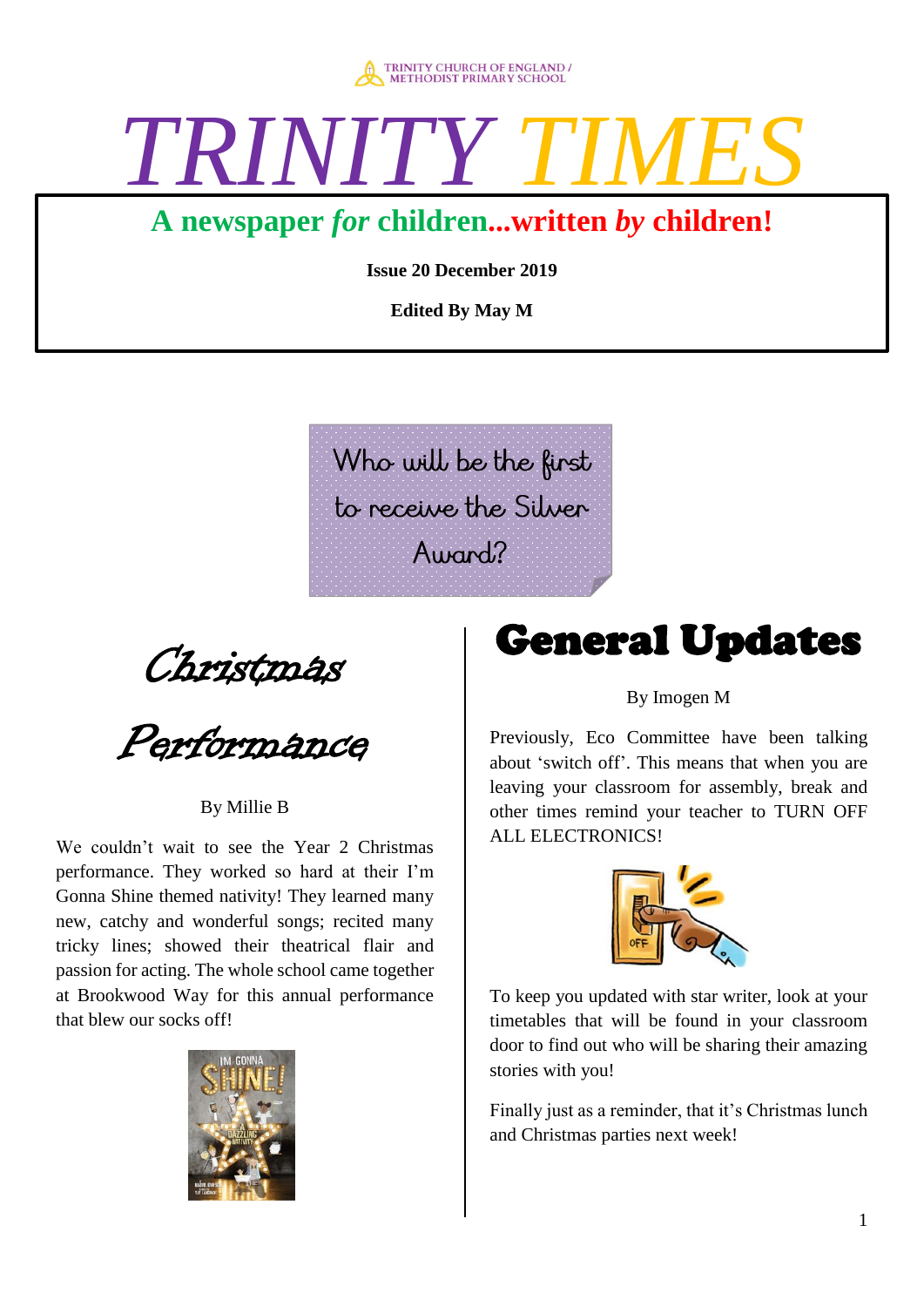

Year 3 Trip

By Sophie K



Year 3 have recently been on a very exciting trip to the Bolton Museum to look at the Egyptian exhibition. They had been split into 2 groups and went to the museum on different weeks. Everyone in year 3 really enjoyed it so much and they've learnt lots of information about the Egyptians to help with their wonderful work. I heard that they had seen a real life mummy when they were there! Well year 3 I hope that you've enjoyed your trip.

## **Sports & Clubs**

### By Ryan S

This week and last week, lots of clubs have been going on! Football has been taking place and guess what? Both the A and B boys football teams won the whole tournament! They were also unbeaten and won all their games! Look out for new clubs in the Spring term. I have also some more good news, some people went out to Wellfield High School and came first out of all the schools! Congratulations! That's all the clubs that's on this half term and I hope you do well in them!

## **Children In Need**

By Sophie T

I hope everyone liked Children In Need on Friday 15<sup>th</sup> of November. Whilst we were in our own clothes we enjoyed many activities like The Big Morning Move by Joe Wicks and many more fun activities including learning and performing a song with our year groups. We raised an amazing total of £604 so thank you to everyone for all your help of bringing in a pound for Children in Need.

> Thank you to everyone that entered the School Council Christmas Card Competition! The winning designs are on the school website and they are being shared with the residents at the Retirement Village.

Year 6 would like to thank everyone for their very kind and generous donations at their Tiger Fundraising Day…your generosity allowed them to raise enough money to adopt a tiger!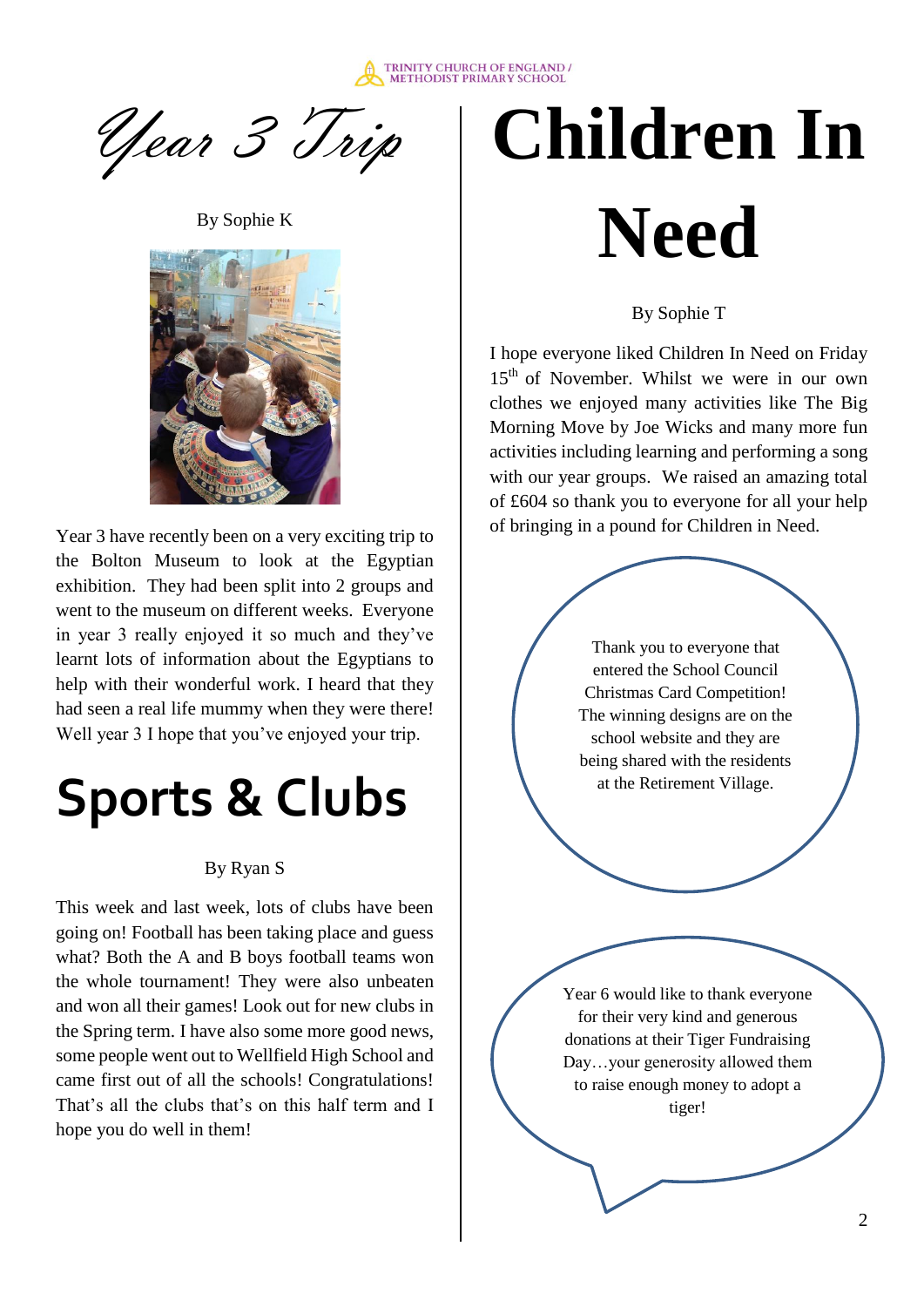

## All the extras…

By Liam W

### Dates For Your Diary

| 16.12.19 | Christmas Lunch          |
|----------|--------------------------|
| 17.12.19 | <b>Christmas Parties</b> |
| 20.12.19 | End of Term              |
| 06.01.20 | <b>Start of Term</b>     |



Lord help us to be amazing in all of our leaning and not to give up even when it's hard. Help us to be nice to all of our class mates. Let us also remember the true meaning of Christmas and enjoy the time with family and friends.

Amen